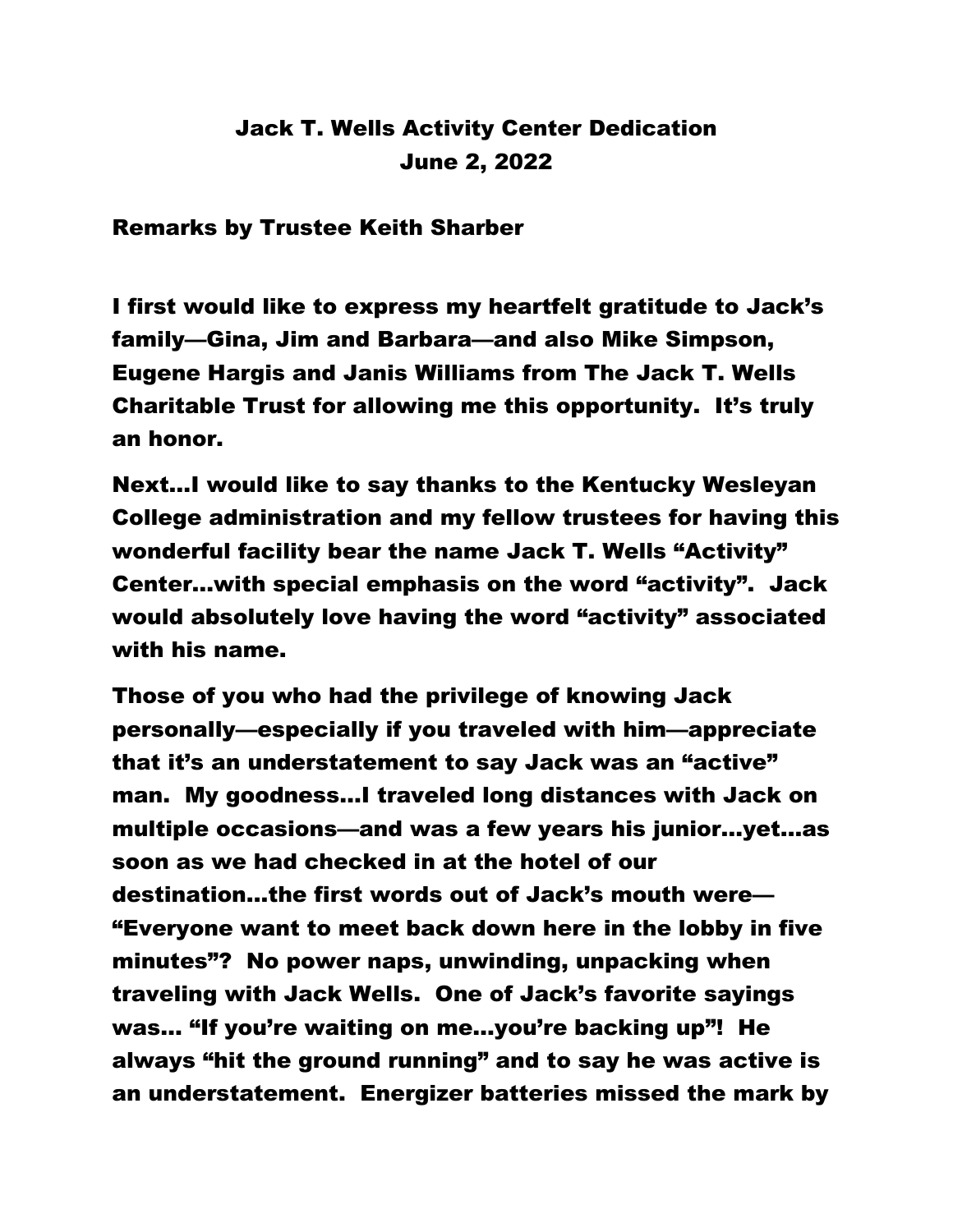having a bunny rabbit—and not Jack Wells—beating their drum!

To everyone who has labored and contributed over months and even years to make this facility a much-needed expansion of the KWC campus…thank you. The collective dreams, spirit and effort required to make this facility a reality personify Jack's style…and I add my thanks to the other very generous donors who have already been recognized this evening. Jack absolutely thrived on having groups of friends, partners and people act in concert for a common goal—whether in business or a community project. More people, more minds and more viewpoints—Jack felt added strength to any effort. In our Canteen/John Conti Coffee organization…yes…Jack was the largest stakeholder. In our meetings, decision making and planning, however, it was always "one person…one vote". He didn't see this as relinquishing power…but rather a means of harnessing the time, talents and resources of our group in order to realize the collective dreams of the organization. This was Jack's twist on the aphorism that a "rising tide lifts all boats".

In coming toward the end of my remarks…please allow me to provide a little insight into working with Jack on accomplishing or realizing a dream or dreams. We all dream. Few, however, dream like Jack Wells dreamed. Jack's dreams at times seemed big, bold and unattainable. That is until I, along with my fellow partners learned to dream more like Jack dreamed. Jack dreamed with tremendous intellect, passion, heart, courage…and yes even the necessary "activity" to have a vision become reality.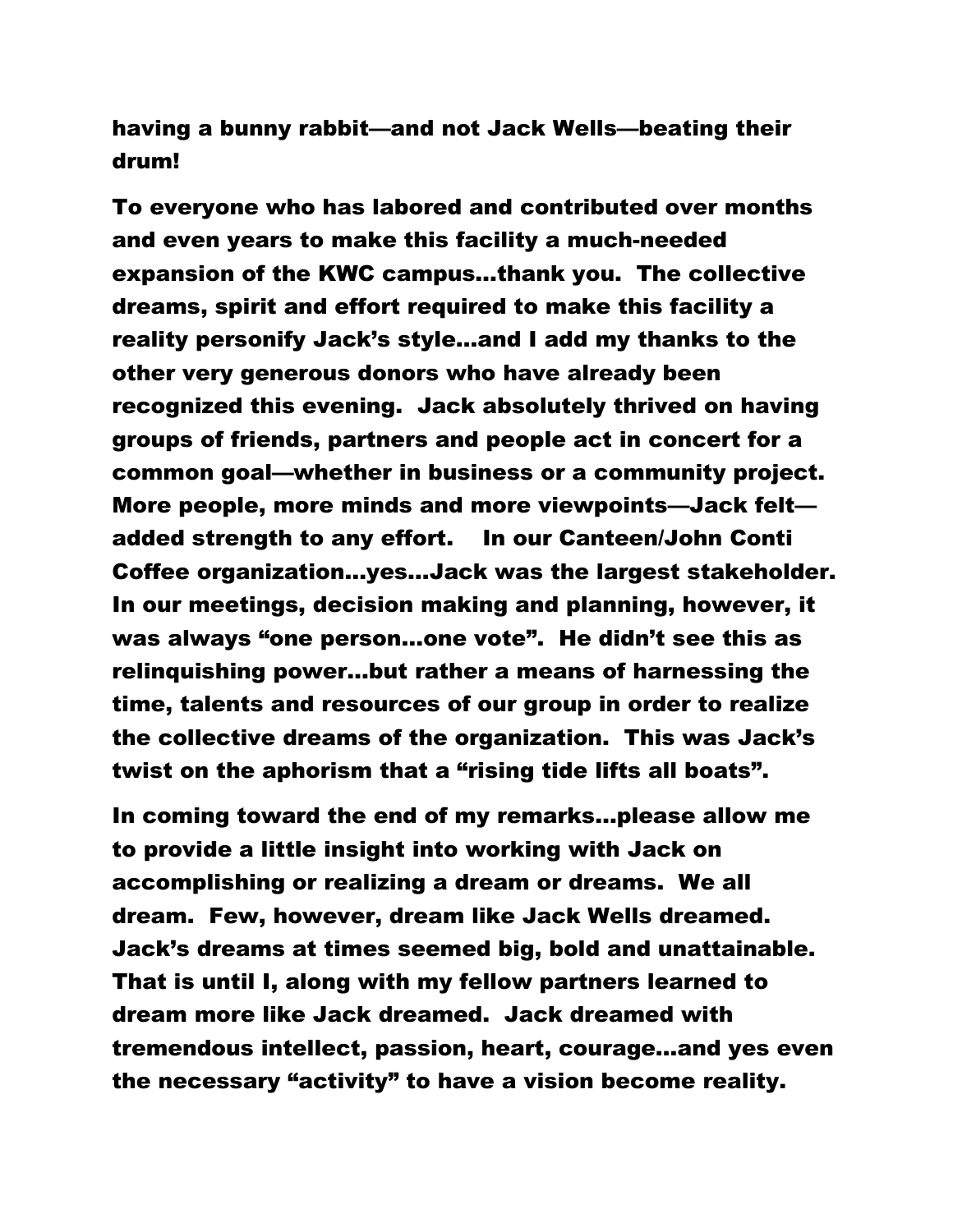After all….we're talking about a very special person who even as a 15 year old rode his bicycle to a local long term care facility to make just over \$1.00 an hour working in the laundry. Six years later…at the ripe old age of 21…Jack Wells purchased his first of many nursing homes. I will be forever grateful to have had Jack as a friend, mentor, partner and brotherlike figure in my life…but most of all…for teaching me how to dream BIG.

I know it would be Jack's hope—and dream—that this the Jack T. Wells Activity Center--on the campus of the alma mater he loved so deeply--will serve as a cradle and incubator for KWC students who dare to "dream big" for generations to come. Folks we have been in trustee meetings all day here in this very room and more meetings are on tap for tomorrow…and I sincerely believe, and there's lots of evidence…that under the leadership of President Dr. Tom Mitzel, his cabinet and with the support by the board of trustees… there is a "rising tide" in motion at Kentucky Wesleyan College and I know—like Jack—it's our collective desire to "lift all boats". In one of our sessions earlier today…Dr. James Cousins, the Vice President of Academic Affairs and Provost here at Kentucky Wesleyan College summed it up best when he said of KWC…(and I quote)…"we have a compelling future….and all of the tools are here". On behalf of Jack's family, the Jack T. Wells Charitable Trust, his partners and countless friends…we are so very proud and thankful this beautiful Jack T. Wells Activity Center is another tool to best equipment KWC for the compelling future to which Dr. Cousins alluded.